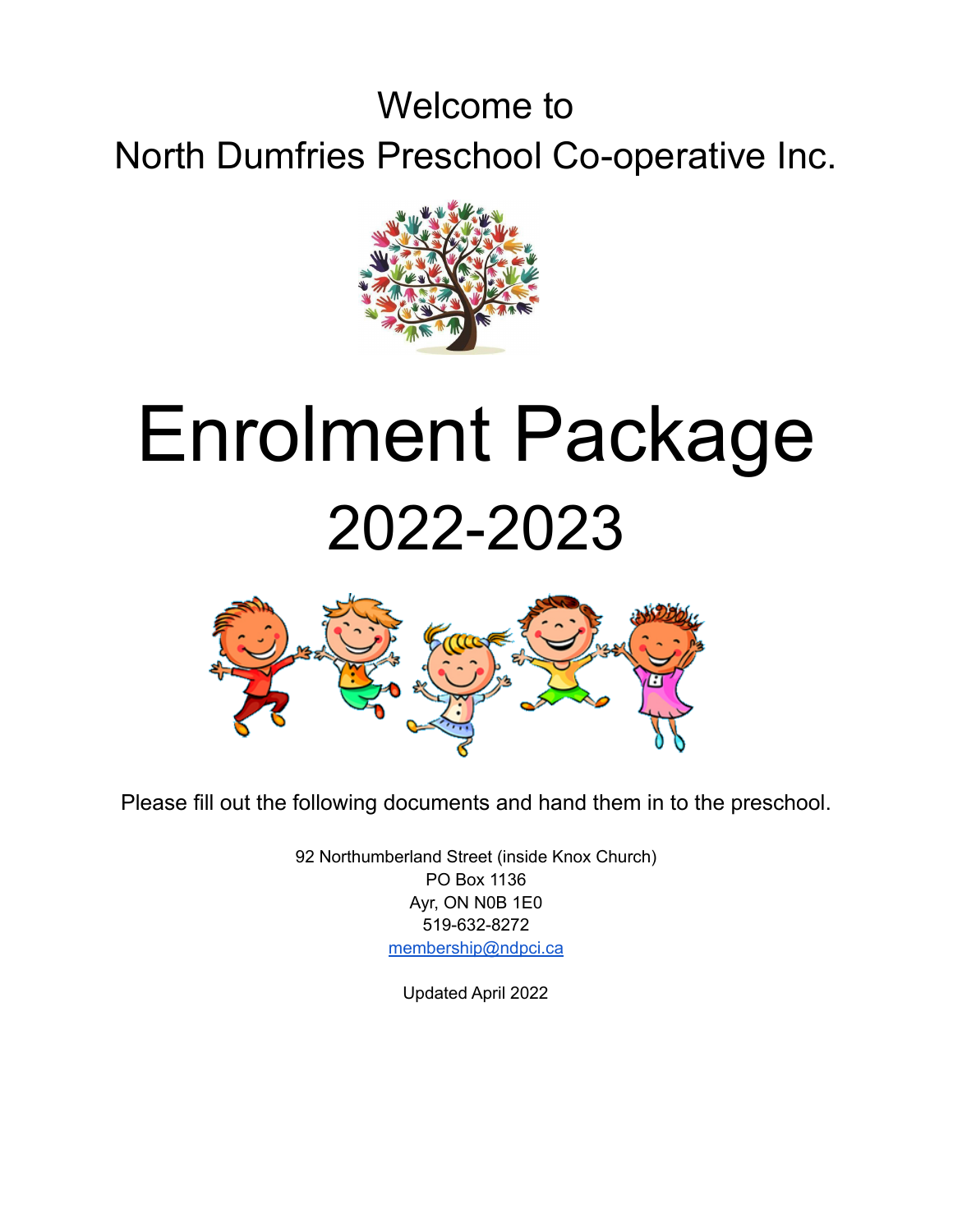Dear Parents,

Thank you for your interest in the North Dumfries Preschool Co-operative Inc. We are a co-operative preschool who has been offering exceptionally rated early childhood education and development programs to toddlers and preschoolers since 1980.

As a co-operative, our preschool is owned and operated by the families enrolled. Parents and Guardians are directly involved in every aspect of the preschool's operation, from the classroom to the boardroom. This gives families a key role in developing our classroom programming and in making financial decisions regarding tuition and expenses.

Parents or Guardians may contribute time to the school in various ways depending on their interests and personal schedules. They may take an active role in staffing the preschool through "duty days", they can be members of committees, or they may take a position on our Board of Directors. Being a part of a preschool can be a very rewarding experience for the whole family and allows you to be a part of a key time in their child's life. Your involvement may also provide an opportunity to meet new people and make new friends.

To learn more about our history and philosophy, our programming and teachers, and what it means to be a part of a co-operative preschool, please visit our website [www.ndpci.ca](http://www.ndpci.ca) or contact us either by phone at (519) 632-8272 or by email at [supervisor@ndpci.ca.](mailto:supervisor@ndpci.ca)

Enclosed is our enrollment package for the school year. To register, please submit your completed package by contacting our Director of Membership to make arrangements for drop-off of your paperwork. You can reach the Director of Membership directly at [membership@ndpci.ca.](mailto:memebership@ndpci.ca) There is also a Family Handbook and Policies & Procedures Manual to download and read prior to your enrollment being accepted. The information contained within the Handbook and Manual is regulated by the Ministry of Education and the Region of Waterloo. We are mandated to provide all families with this important information regarding all aspects of the preschool.

Please let the director of Membership know if you have any questions regarding information within the package or if you require assistance in filling out the registration forms.

We look forward to a fun, exciting and rewarding year together at preschool!

Sincerely,

The North Dumfries Preschool Co-operative Inc. Board of Directors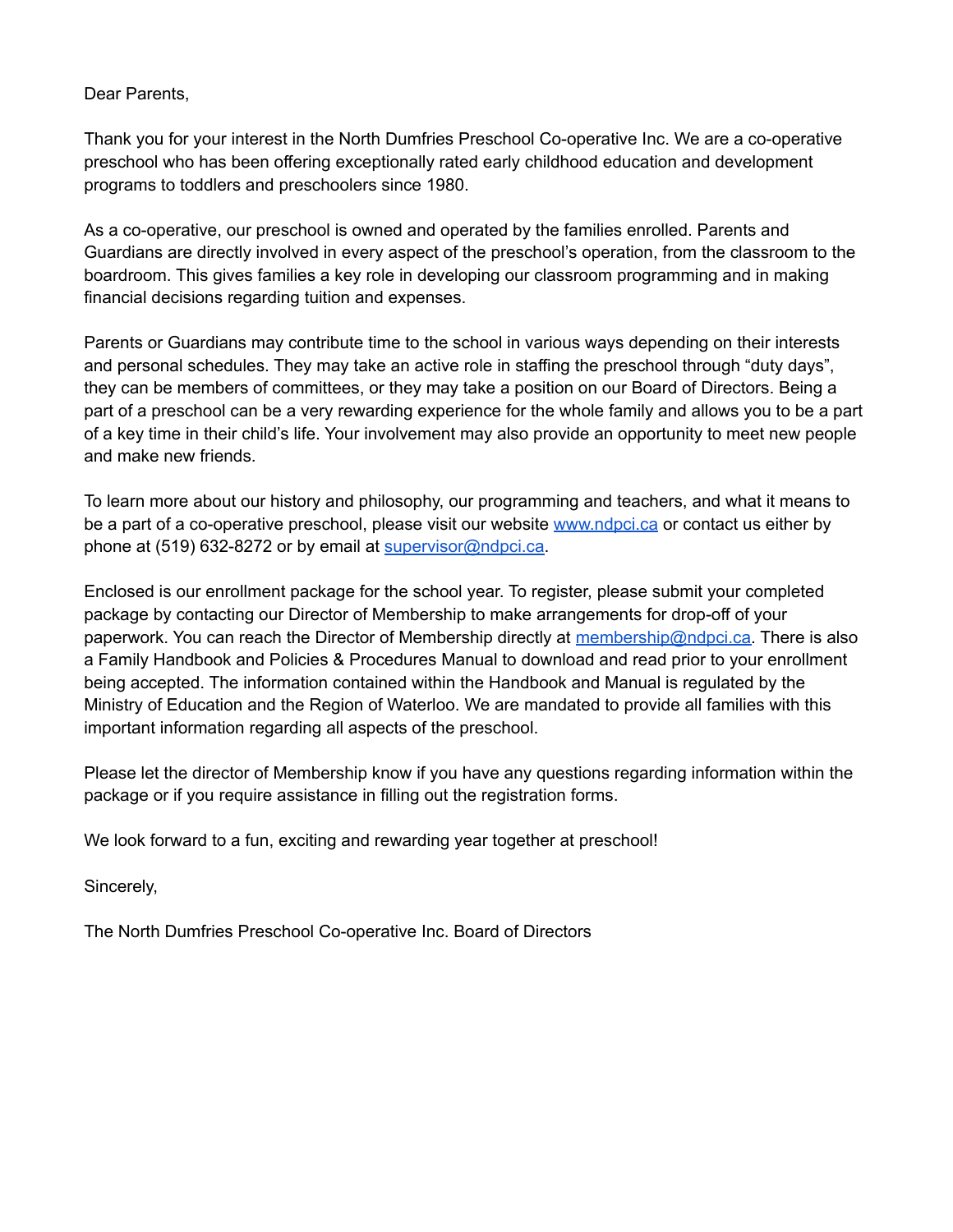Admission Date: Withdrawal Date: Withdrawal Date: FOR OFFICE USE ONLY

 $\overline{\phantom{0}}$ 

## **Student Information**

| Last Name                   |                         |                            |
|-----------------------------|-------------------------|----------------------------|
| <b>First Name</b>           |                         |                            |
| Nickname                    |                         |                            |
| Gender                      |                         |                            |
| Address                     |                         |                            |
| City                        |                         | Postal Code                |
| <b>Birthdate</b>            |                         | Home Phone                 |
| Languages<br>Spoken at Home |                         |                            |
| <b>Registered Class</b>     | Tues/Thurs AM (Toddler) | Mon/Wed/Fri AM (Preschool) |

## **Guardian Information**

| Guardian #1                  |  |  |  |  |
|------------------------------|--|--|--|--|
| Last Name                    |  |  |  |  |
| <b>First Name</b>            |  |  |  |  |
| Address<br>Same as Student o |  |  |  |  |
| Home Phone                   |  |  |  |  |
| Cell Phone                   |  |  |  |  |
| <b>Email Address</b>         |  |  |  |  |
| Guardian #2                  |  |  |  |  |
| Last Name                    |  |  |  |  |
| <b>First Name</b>            |  |  |  |  |
| Address<br>Same as Student o |  |  |  |  |
| Home Phone                   |  |  |  |  |
| Cell Phone                   |  |  |  |  |
| <b>Email Address</b>         |  |  |  |  |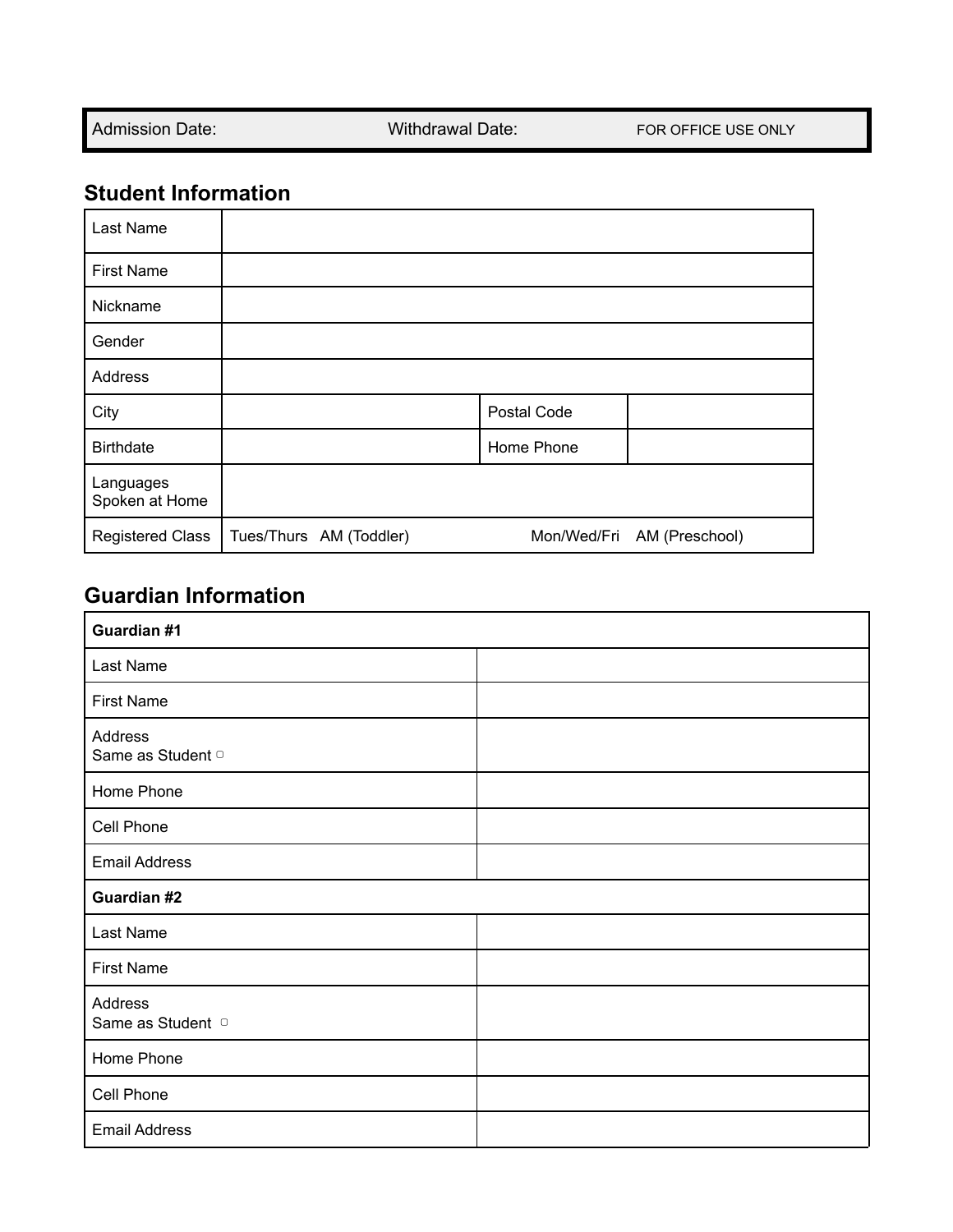# **Custody Information**

# **Pick Up List and Emergency Contacts**

| Name | Phone |
|------|-------|
|      |       |
|      |       |

## **Student Medical Information**

| Doctor Name             |            |           |
|-------------------------|------------|-----------|
| Address                 |            |           |
| Phone                   |            |           |
| Health Card No.         |            |           |
| Medical Coverage        | Provincial | Private   |
| Allergies               | Υ          | ${\sf N}$ |
| If yes, please describe |            |           |
| <b>Special Needs</b>    | Y          | ${\sf N}$ |
| If Yes, please describe |            |           |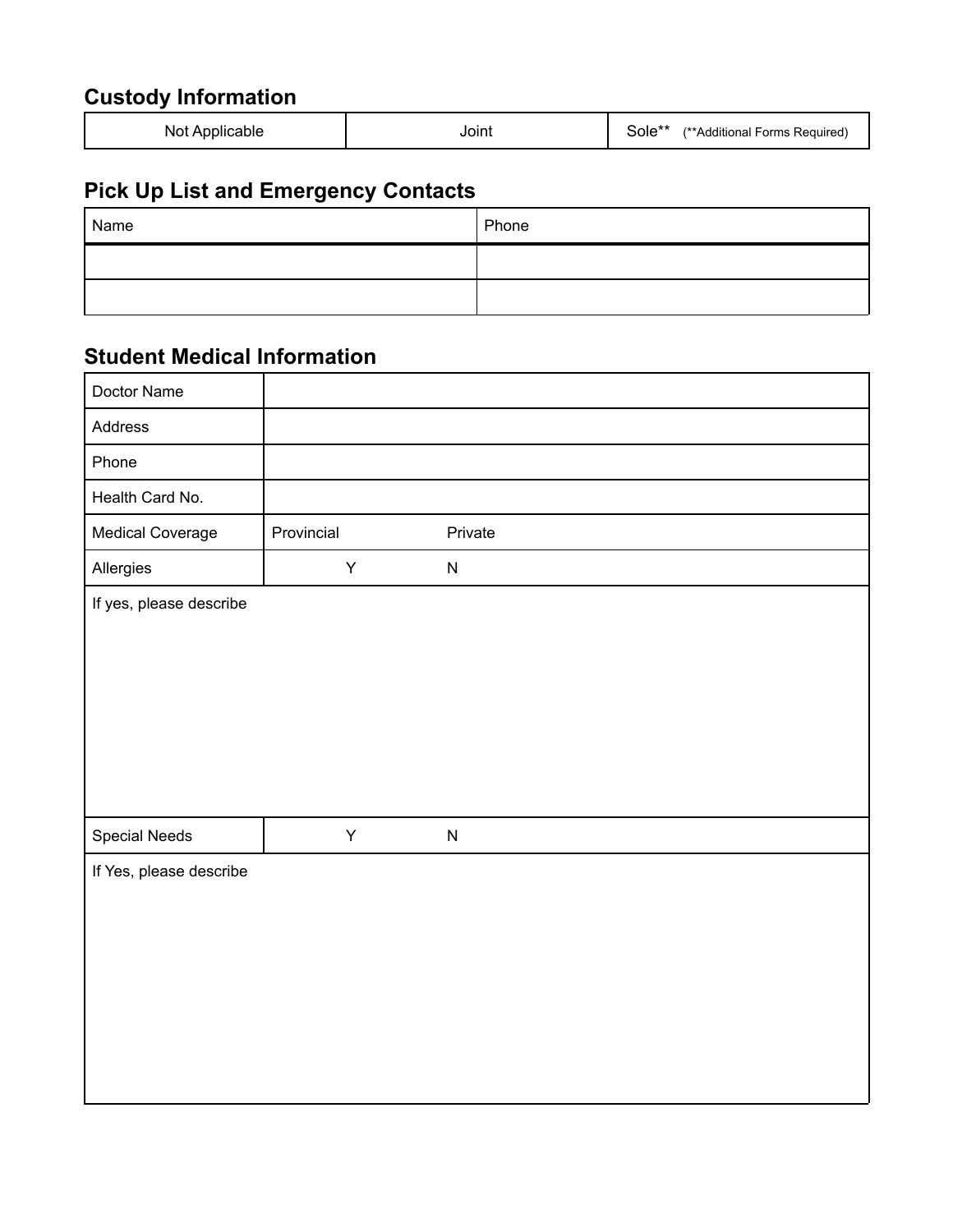#### **Medical Background**

Has your child ever had any of the following:

| <b>Hearing Test?</b>    | N<br>Y | Communicable Diseases? |  |  |
|-------------------------|--------|------------------------|--|--|
| Eye Test?               | N<br>Y | <b>Hospital Stay</b>   |  |  |
| If yes, please describe |        |                        |  |  |
|                         |        |                        |  |  |
|                         |        |                        |  |  |
|                         |        |                        |  |  |

#### **Consent to Emergency Medical Treatment**

I/We hereby give permission for my/our child to receive emergency medical treatment in the event that I/We cannot be contacted.

Signature Date Date Date Date

#### **Family Background**

| <b>Siblings</b> |        |     |                 |  |  |
|-----------------|--------|-----|-----------------|--|--|
| Name            | Gender | Age | Additional Info |  |  |
|                 |        |     |                 |  |  |
|                 |        |     |                 |  |  |
|                 |        |     |                 |  |  |
|                 |        |     |                 |  |  |
|                 |        |     |                 |  |  |

#### **Other Members in Household**

| Name | Relation to Child |  |  |
|------|-------------------|--|--|
|      |                   |  |  |
|      |                   |  |  |
|      |                   |  |  |

Is there any other information we should be aware of that may affect your child's behaviour (ex. divorce, recent loss, family illness etc.?) **Y N**

If yes, please describe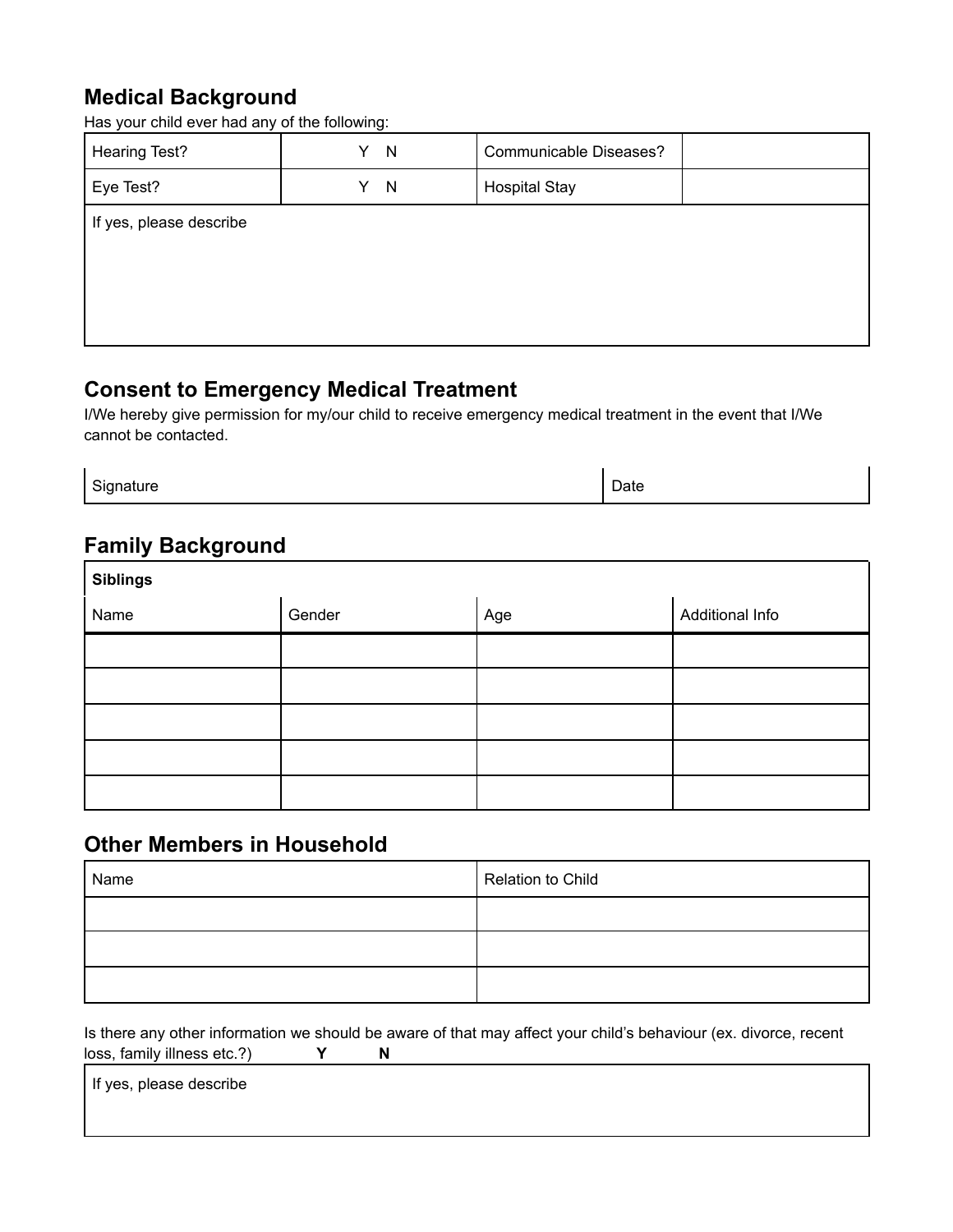## **About Your Child**

| Does your child have any fears?                                                                                     | Y | N            |
|---------------------------------------------------------------------------------------------------------------------|---|--------------|
| If yes, please describe                                                                                             |   |              |
| Does your child experience separation anxiety?                                                                      | Y | $\mathsf{N}$ |
| Does your child use aggressive behaviour to communicate?                                                            | Y | N            |
| Has your child attended any organized classes?                                                                      | Y | N            |
| If yes, please describe                                                                                             |   |              |
|                                                                                                                     |   |              |
|                                                                                                                     |   |              |
|                                                                                                                     |   |              |
| Additional information that would be helpful in the provision of care for your child                                |   |              |
|                                                                                                                     |   |              |
|                                                                                                                     |   |              |
|                                                                                                                     |   |              |
| Has your child had any evaluations from outside sources? (KidsAbility, KW<br>Habilitation, Speech Assessments etc?) | Y | $\mathsf{N}$ |
| If yes, please note any recommendations and highlight steps that have been<br>taken.                                |   |              |
|                                                                                                                     |   |              |
|                                                                                                                     |   |              |
|                                                                                                                     |   |              |

# **Toilet Training**

| Is your child toilet trained during the day?                        |  | N | During the night? |  |
|---------------------------------------------------------------------|--|---|-------------------|--|
| Does your child have accidents during the day?                      |  | N | During the night? |  |
| Does your child let you know when they need<br>to use the bathroom? |  | N | Comments:         |  |
| Child's word/term for urination                                     |  |   |                   |  |
| Child's word/term for bowel movements                               |  |   |                   |  |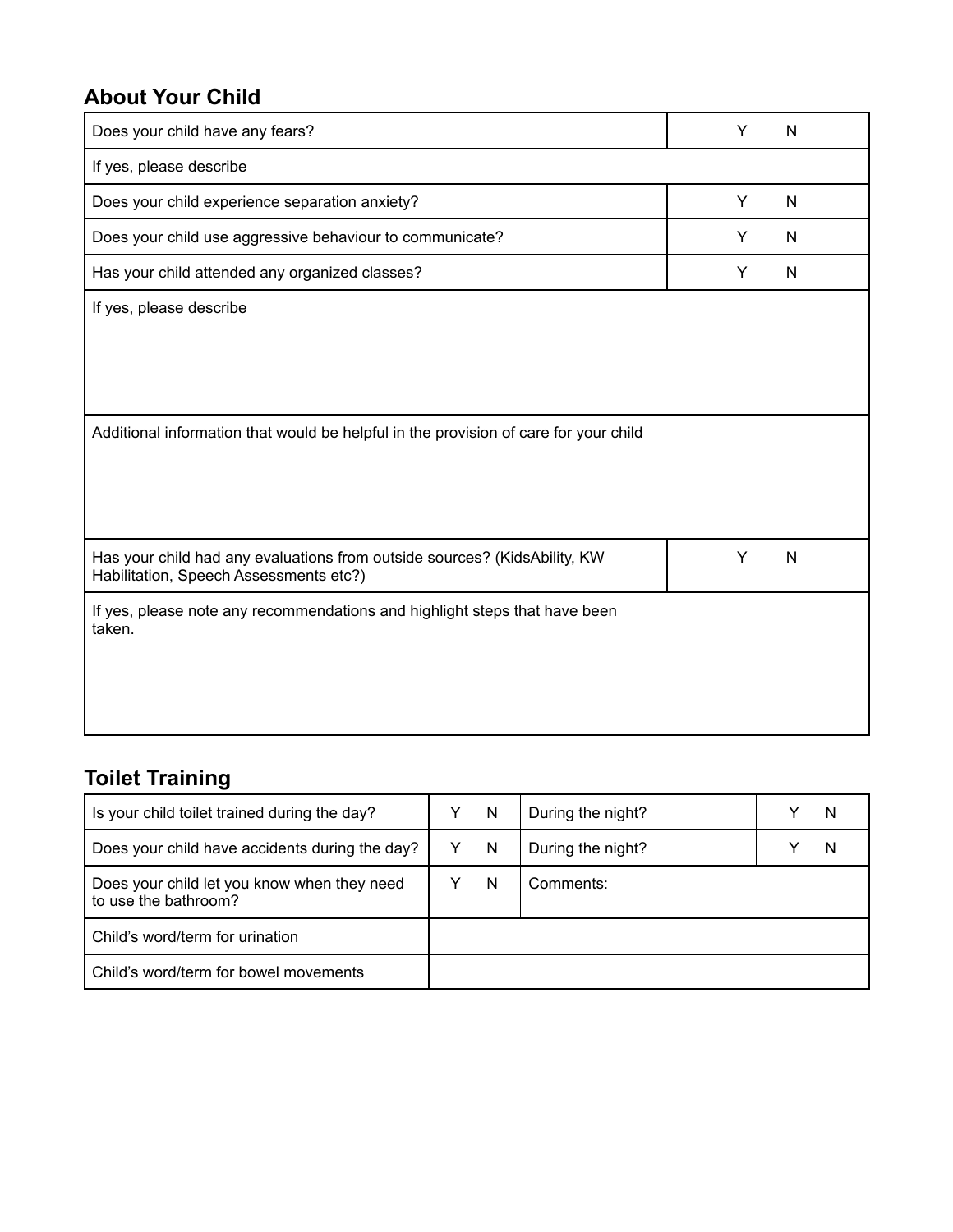

# **Region of Waterloo Public Health**



#### Immunization Information Form For new registrants attending a Child Care Centre in Waterloo Region

The Day Nurseries Act requires that all infants and children attending a child care centre be fully immunized against Diphtheria, Tetanus, Pertussis, Polio, Measles, Mumps, Rubella and Haemophilus Influenza type B. Please complete this form and attach the appropriate immunization record to provide your child care centre and Region of Waterloo Public Health with this required information.

| Child's<br>Last Name:                                                     |             | Child's<br>First Name:                         |  |
|---------------------------------------------------------------------------|-------------|------------------------------------------------|--|
| Date of Birth:<br>$- - -$ / $- -$ / $- -$                                 | Boy<br>Girl | Child's Ontario Health Card Number (optional): |  |
| Year / month / day<br>Name of Parent/Guardian A:                          |             | Name of Parent/Guardian B:                     |  |
| Child's Primary Address:                                                  |             |                                                |  |
| City:                                                                     |             | Postal Code:                                   |  |
| Home Phone:                                                               |             |                                                |  |
| Child Care Centre:<br>School currently attending:                         |             |                                                |  |
| Please print the name of country where the immunization records are from: |             |                                                |  |

Immunization History

Please attach two (2) photocopies of your child's immunization record (yellow card) including all immunizations given since birth. One will be kept on file at the child care centre while the other will be sent to Public Health. Please ensure the dates of immunization are included. If your child was not born in Canada please attach a photocopy of their medical immunization history from their country of origin.

The chart on the recersid eside of this page shows the required routine immunization schedule for children in Ontario (this schedule may change if your child misses any of these immunizations). Please review the chart to make sure your child is up-to-date according to the schedule. If you require assistance with reading the chart or your immunization record please contact Region of Waterloo Public Health at 519-883-2007 option 6.

| Parent/Guardian Signature: | Date: |  |
|----------------------------|-------|--|
|                            |       |  |

NOTICE OF PURPOSE - PERSONAL HEALTH INFORMATION

By completing this form, you are consenting to the collection and use of your personal health information by Region of Waterloo Public Health to maintain the provincial immunization database. For further information please contact the Director of Central Resources at 519-882-2000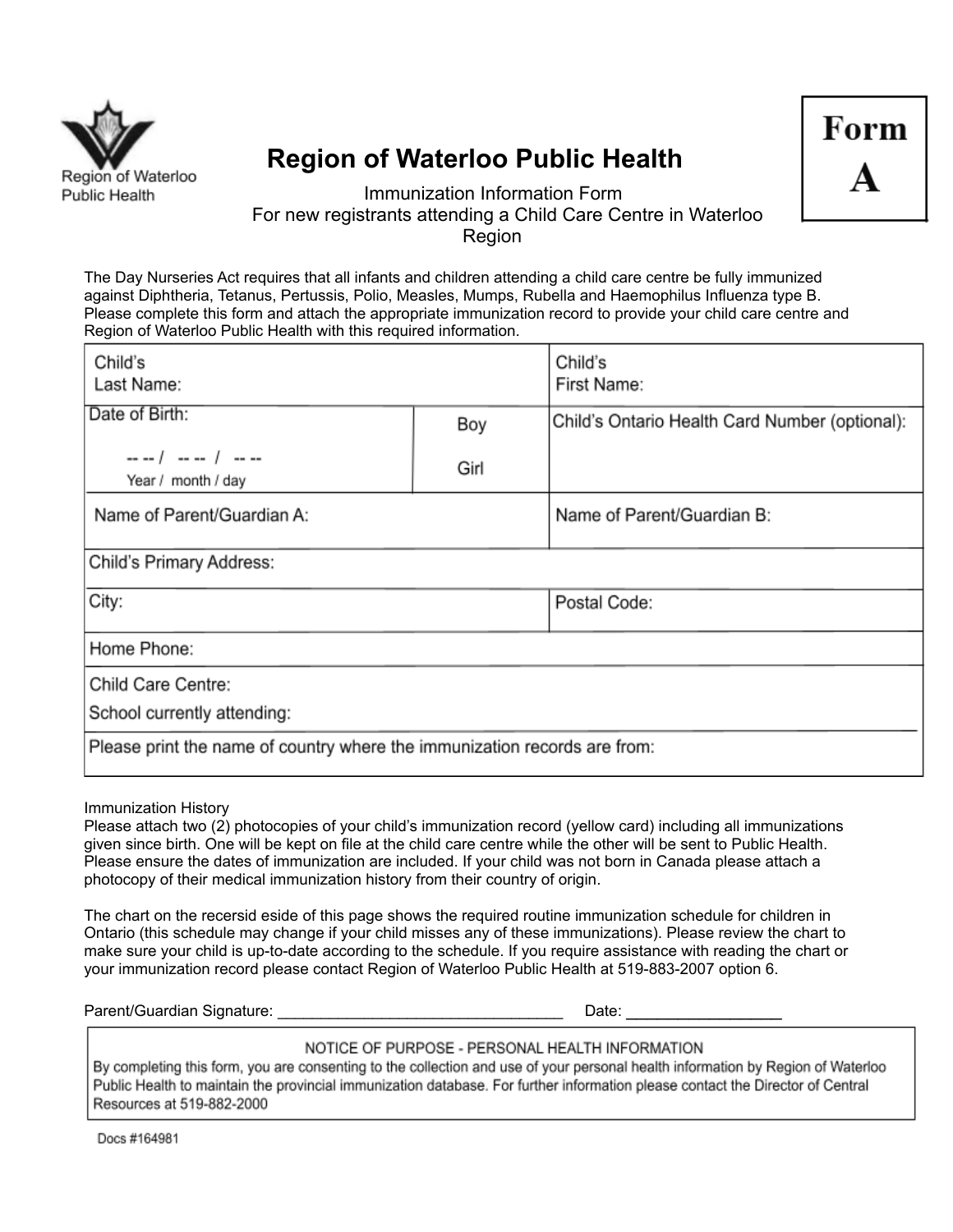Publicly Funded Immunization Schedules for Ontario - January 2021<br>Publicly funded vaccines may be provided only to eligible individuals and must be free of charge

|                                                                                                                                                                                                                                 |             |             |             |                                |              | Routine Schedule: Children Starting Immunization in Infancy |                                       |                                                                                        |             |     |                                                                                             |               |
|---------------------------------------------------------------------------------------------------------------------------------------------------------------------------------------------------------------------------------|-------------|-------------|-------------|--------------------------------|--------------|-------------------------------------------------------------|---------------------------------------|----------------------------------------------------------------------------------------|-------------|-----|---------------------------------------------------------------------------------------------|---------------|
| å<br>Vaccine                                                                                                                                                                                                                    | 2<br>Months | 4<br>Months | e<br>Months | $\frac{1}{\sqrt{\tan \theta}}$ | 15<br>Months | 18<br>Months                                                | Years<br>4                            | Grade                                                                                  | <b>Mans</b> | ağa | 134<br>Vears                                                                                | ugar<br>Maars |
| <b>DTaP-IPV-Hib</b><br>Diphtheria, Tetanus, Pertussis, Polio,<br><i>Haemophilus influenzae</i> type b                                                                                                                           |             |             |             |                                |              |                                                             |                                       |                                                                                        |             |     |                                                                                             |               |
| Preumococcal Corjugate 13<br>Pneu-C-13                                                                                                                                                                                          |             |             |             |                                |              |                                                             |                                       |                                                                                        |             |     |                                                                                             |               |
| <b>Rot-5</b><br>Rotavirus                                                                                                                                                                                                       |             |             |             |                                |              |                                                             |                                       |                                                                                        |             |     |                                                                                             |               |
| Meningococcal Conjugate C<br>Men-C-C                                                                                                                                                                                            |             |             |             |                                |              |                                                             |                                       |                                                                                        |             |     |                                                                                             |               |
| <b>MMR</b><br>Measles, Mumps, Rubella                                                                                                                                                                                           |             |             |             |                                |              |                                                             |                                       |                                                                                        |             |     |                                                                                             |               |
| Var<br>Varicella                                                                                                                                                                                                                |             |             |             |                                | ■            |                                                             |                                       |                                                                                        |             |     |                                                                                             |               |
| Measles, Mumps, Rubella, Varicella<br>MMRV                                                                                                                                                                                      |             |             |             |                                |              |                                                             | ■                                     |                                                                                        |             |     |                                                                                             |               |
| Tdap-IPV<br>Telanus, diphtheria, pertussis, Polio                                                                                                                                                                               |             |             |             |                                |              |                                                             |                                       |                                                                                        |             |     |                                                                                             |               |
| HB<br>Hepatitis B                                                                                                                                                                                                               |             |             |             |                                |              |                                                             |                                       |                                                                                        |             |     |                                                                                             |               |
| Meningococcal Conjugate ACYW-135<br>Men-C-ACYW                                                                                                                                                                                  |             |             |             |                                |              |                                                             |                                       |                                                                                        |             |     |                                                                                             |               |
| <b>HPV-9</b><br>Human Papillomavirus                                                                                                                                                                                            |             |             |             |                                |              |                                                             |                                       |                                                                                        |             |     |                                                                                             |               |
| <b>Tdap</b><br>Tetanus, diphtheria, pertussis                                                                                                                                                                                   |             |             |             |                                |              |                                                             |                                       |                                                                                        |             |     |                                                                                             |               |
| Td (booster)<br>Tetanus, diphtheria                                                                                                                                                                                             |             |             |             |                                |              |                                                             |                                       |                                                                                        |             |     | Every 10<br>years                                                                           |               |
| HZ<br>Herpes Zoster                                                                                                                                                                                                             |             |             |             |                                |              |                                                             |                                       |                                                                                        |             |     |                                                                                             |               |
| Pneumococcal Polysaccharide 23<br>Pneu-P-23                                                                                                                                                                                     |             |             |             |                                |              |                                                             |                                       |                                                                                        |             |     |                                                                                             | ■             |
| Influenza<br>Ĕ                                                                                                                                                                                                                  |             |             |             |                                |              |                                                             |                                       | *Every year in the fall                                                                |             |     |                                                                                             |               |
| ■ - A single vaccine dose given by subcutaneous injection<br>+ A single vaccine dose given by intramuscular injection                                                                                                           |             |             |             |                                |              |                                                             | Td boosters every 10 years thereafter |                                                                                        |             |     | The Once a dose of Tdap is given in adulthood (24 years of age), adults should receive      |               |
| A - A single vaccine dose given by mouth                                                                                                                                                                                        |             |             |             |                                |              |                                                             |                                       | I - HZ is a 2 dose series (see Table 12 given by intramuscular injection               |             |     | * Children 6 months to 8 years of age who have not previously received a dose of influenza  |               |
| ● - Provided through school-based immunization programs. Men-C-ACYW is a single dose; HB is a<br>2 dose series (see Table 6); HPV-9 is a 2 dose series (see Table 10). Each vaccine dose is given<br>by intramuscular injection |             |             |             |                                |              |                                                             |                                       | of influenza vaccine should receive 1 dose per season thereafter                       |             |     | vaccine require 2 doses given 24 weeks apart. Children who have previously received 21 dose |               |
| P - Given no earlier than the 1st birthday, and prior to 16 months of age                                                                                                                                                       |             |             |             |                                |              |                                                             |                                       | (see Table 3) or if doses of a vaccine series are missed (see appropriate Tables 4-24) |             |     | Note: A different schedule and/or additional doses may be needed for high risk individuals  |               |



2 Publicly Funded Immunization Schedules for Ontario - January 2021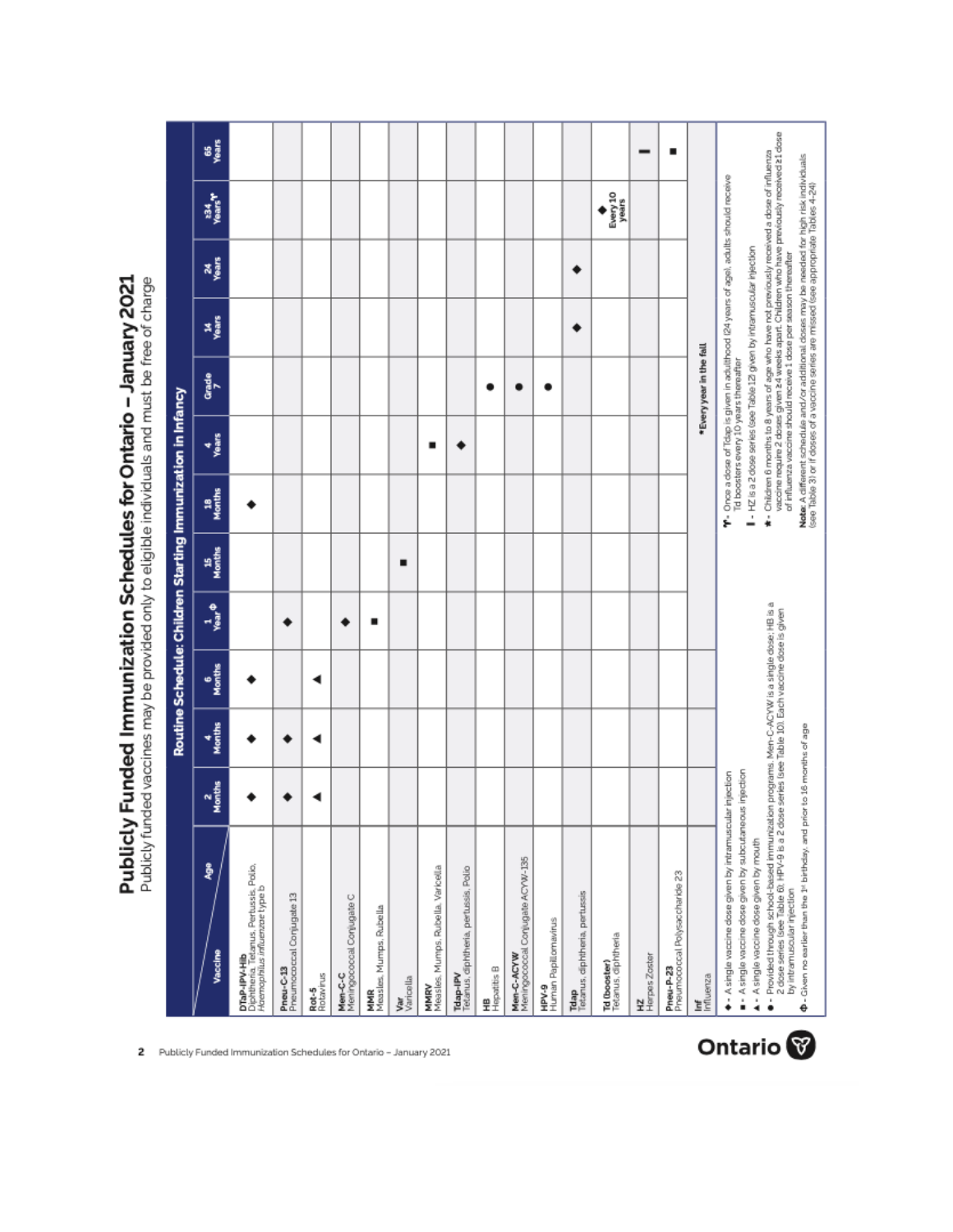### **Withdrawal Policy**

Four weeks notice is required should a family decide to withdraw his/her child from preschool. A written letter or email of withdrawal shall be submitted to the Teacher/Supervisor and Director of Membership stating withdrawal date and any pertinent information relating to the withdrawal. The four weeks notice will begin upon confirmation of receipt of request for withdrawal by the Teacher/Supervisor. Fee rebate will be effective from the end of the four weeks notice and commencing on the Monday of the following week.

I have read the Withdrawal Policy; I understand and agree to the Withdrawal Policy of the North Dumfries Preschool Co-Operative Inc.

 $\_$  , and the set of the set of the set of the set of the set of the set of the set of the set of the set of the set of the set of the set of the set of the set of the set of the set of the set of the set of the set of th

Signature of Parent/Guardian Date Controller and Date Date Date

#### **Confidentiality Agreement**

This form is designed to inform families of their responsibilities to protect any confidential information discussed with them during their period of involvement with North Dumfries Preschool Co-Operative Inc. The form should be signed by the parent/guardian and witnessed by a Board Member or the Teacher. The form should be kept in the family file at all times.

#### **PROTECTION OF CONFIDENTIAL INFORMATION**

I, \_\_\_\_\_\_\_\_\_\_\_\_\_\_\_\_\_\_\_\_\_\_\_\_\_\_\_\_\_\_\_\_\_\_\_\_\_ have been made aware of the confidential nature of information concerning children and their families, and the confidentiality of such information will be respected.

I will exercise all reasonable care and caution in protecting printed or written confidential information from casual observation, unauthorized perusal or other such abuse.

I also understand that student information which shall come to my knowledge will be considered confidential and shall not be released to any other agency without signed authorization from the parent(s)/guardian(s)

 $\mathcal{L}_\text{max}$  , and the set of the set of the set of the set of the set of the set of the set of the set of the set of the set of the set of the set of the set of the set of the set of the set of the set of the set of the

 $\mathcal{L}_\text{max}$  , and the contribution of the contribution of the contribution of the contribution of the contribution of the contribution of the contribution of the contribution of the contribution of the contribution of t

Signature of Parent/Guardian Date Date

Signature & Position of Witness Date

# **Remind App Permission**

I hereby grant permission for NDPCI to use photos of my child and communicate learning experiences through the "Remind App". I have read the ventor's privacy policy at [www.remind.com/trust-safety.](http://www.remind.com/trust-safety)

\_\_\_\_\_\_\_\_\_\_\_\_\_\_\_\_\_\_\_\_\_\_\_\_\_\_\_\_\_\_\_\_ \_\_\_\_\_\_\_\_\_\_\_\_\_\_\_\_\_\_\_\_ \_\_\_\_\_\_\_\_\_\_\_\_\_\_\_\_\_\_\_\_\_\_\_

Signature of Parent/Guardian **Date Date Date Phone No. to be used for app**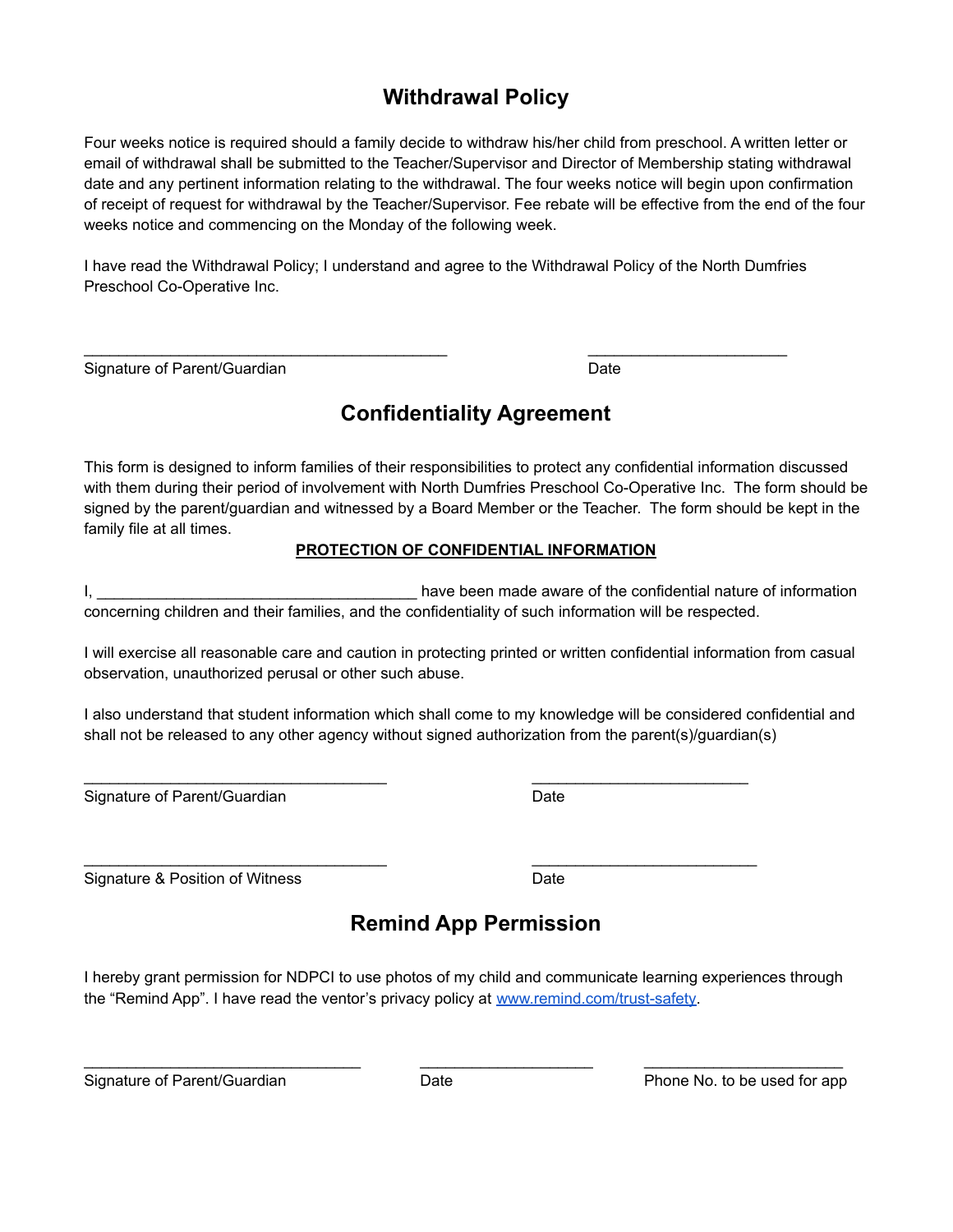#### **Consent Form**



| Gender: Contract Contract Contract Contract Contract Contract Contract Contract Contract Contract Contract Contract Contract Contract Contract Contract Contract Contract Contract Contract Contract Contract Contract Contrac                                                                                                                                                                                                                                                               |      |  |
|----------------------------------------------------------------------------------------------------------------------------------------------------------------------------------------------------------------------------------------------------------------------------------------------------------------------------------------------------------------------------------------------------------------------------------------------------------------------------------------------|------|--|
| A. I hereby grant permission for my child to use all the play equipment and to participate in activities<br>provided by North Dumfries Preschool Co-Operative.                                                                                                                                                                                                                                                                                                                               |      |  |
| Signature of Parent/Guardian                                                                                                                                                                                                                                                                                                                                                                                                                                                                 | Date |  |
| B. I hereby grant permission for my child to participate in excursions/walks while at North Dumfries<br>Preschool Co-Operative (notification from the Teacher will be given to all families prior to the excursion)                                                                                                                                                                                                                                                                          |      |  |
| Signature of Parent/Guardian                                                                                                                                                                                                                                                                                                                                                                                                                                                                 | Date |  |
| C. I hereby grant permission to North Dumfries Preschool Co-Operative to reprint photographs of my child<br>participating in school activities on promotional flyers, information brochures for the school or the school's<br>website. I understand that these photos will not be used for or sold for profit-making or commercial<br>purposes.                                                                                                                                              |      |  |
| Signature of Parent/Guardian                                                                                                                                                                                                                                                                                                                                                                                                                                                                 | Date |  |
| D. I hereby grant permission to North Dumfries Preschool Co-Operative to reprint photographs of my child<br>participating in classroom activities for documentation, posting in the classroom and end of preschool<br>yearbooks.                                                                                                                                                                                                                                                             |      |  |
| Signature of Parent/Guardian                                                                                                                                                                                                                                                                                                                                                                                                                                                                 | Date |  |
| E. I have read the policy on anaphylaxis, and have a basic understanding of anaphylactic allergies, the ways<br>the preschool will try to minimize exposure and the steps to be taken in an anaphylactic emergency<br>including by not limited to administration of an Epi-Pen. If I have a child with an anaphylactic allergy, I will<br>contact the teacher to arrange a meeting in order to develop an individualized Action Plan for my child<br>before my child's first day of classes. |      |  |
| Signature of Parent/Guardian                                                                                                                                                                                                                                                                                                                                                                                                                                                                 | Date |  |

F. I hereby grant permission for the staff at North Dumfries Preschool Co-Operative to apply sunscreen and diaper cream that I have supplied to my child as needed.

\_\_\_\_\_\_\_\_\_\_\_\_\_\_\_\_\_\_\_\_\_\_\_\_\_\_\_\_\_\_\_\_\_\_\_\_\_ \_\_\_\_\_\_\_\_\_\_\_\_\_\_\_\_\_\_\_\_\_\_

Signature of Parent/Guardian Date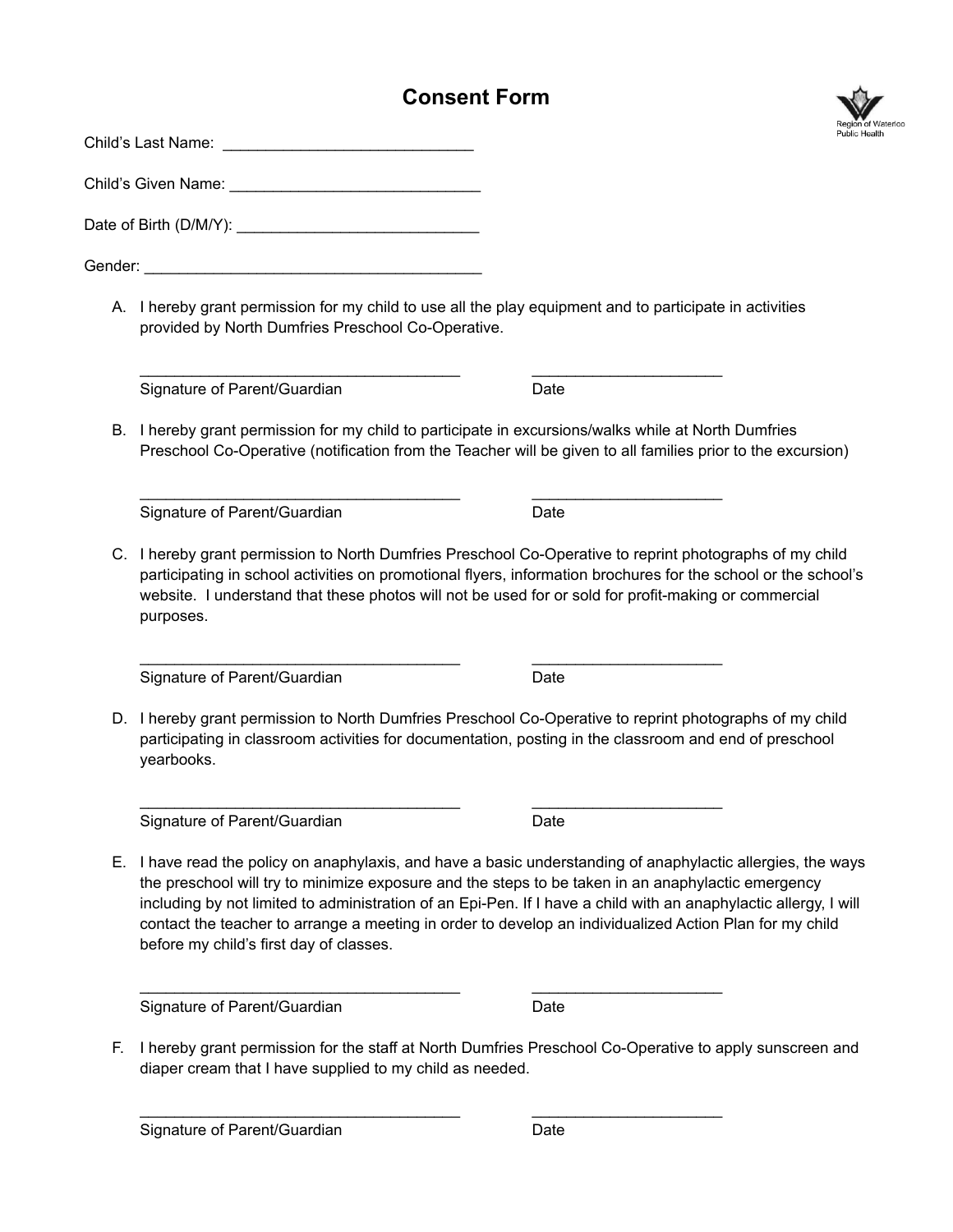#### **Duty Helpers\***

#### \*The following 4 pages only need to be filled out by parents/guardians acting as Duty Helpers in the **classroom. If you enrolled as a "Non-Participating" family, skip to page 15.**

An additional consent form with all policies and procedures will need to be read and signed by all staff, duty parents, volunteers and students prior to the start of their first duty day.

#### **PRE-EMPLOYMENT HEALTH FORM FOR EMPLOYEES/PROVIDERS /VOLUNTEERS IN CHILD CARE CENTERS**

**This information will be kept on file at the child care setting or designated location. It will be used to maintain a cumulative record of immunization status and to identify persons with health problems. This information may also be shared with the Region of Waterloo Public Health if an outbreak occurs.**

| Last Name:                                   | First Name:                               |
|----------------------------------------------|-------------------------------------------|
| Home Address:                                |                                           |
| City:                                        | Postal Code:                              |
| Home Phone (<br>) — — — <sup>-</sup> — — — — | Work Phone (<br>$\rightarrow$ - - - - - - |
| Child Care Centre:                           | Home Child Care                           |

#### **General Instructions:**

a) Employees/providers are required to have up-to-date immunization, tuberculosis screening history and to complete this form with information on infectious diseases and general health history as indicated.

b) Volunteers are required to complete this form to provide information regarding immunization, tuberculosis screening history, infectious disease history and general health information. There is no requirement that these be up-to-date, **although it is highly recommended**. Parent co-op volunteers are included in this category. TB skin testing is not recommended for volunteers who expect to work less than 150 hours/year (approximately one half day per week).

#### **Please read and complete the following sections:**

| IMMUNIZATION HISTORY<br>It is very important that any persons working with children have up-to-date<br>immunization.                                                                                                                                                                                                                                                | <b>DATE</b><br>(Year/Month/Day)                       |
|---------------------------------------------------------------------------------------------------------------------------------------------------------------------------------------------------------------------------------------------------------------------------------------------------------------------------------------------------------------------|-------------------------------------------------------|
| ∏etanus Diphtheria Pertussis (i.e., Adacel™) - funded for adults as a<br>one-time adult dose, safe any time after a tetanus vaccine; no need to<br>wait 10 years<br>If Tetanus, Diphtheria, Pertussis was completed more then 10 year<br>ago:<br>[Tetanus Diphtheria – should receive a booster every ten year (after)<br>receiving tetanus, diphtheria, pertussis. |                                                       |
| Measles, Mumps, Rubella (One dose after 1 <sup>st</sup> birthday. Not required if<br>born prior to 1970 or if has lab-documented immunity to all three<br>infections. Note: since Aug/11 a second dose of MMR is recommended<br>for young adults (18-25 years) and persons who received the killed<br>measles vaccine in 1967-1970.)                                |                                                       |
| <b>Polio</b><br>(Initial series given in childhood only - adult boosters are not required<br>except in certain situations.)                                                                                                                                                                                                                                         | Yes $\mathsf{\mathsf{L}}$<br>No $\mathsf{\mathsf{L}}$ |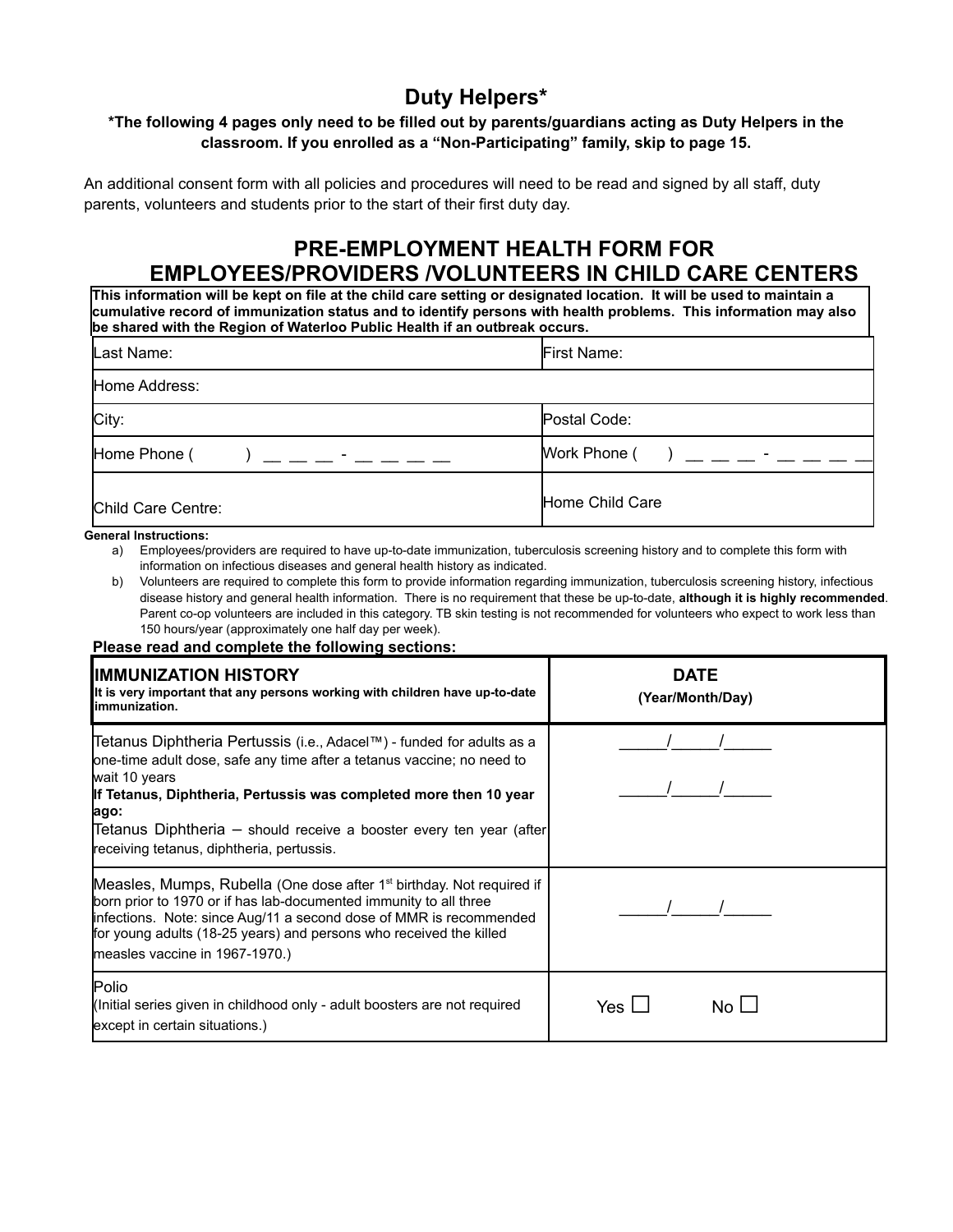| Routine adult immunization is available free of charge from your physician if<br>you require a booster.                                            |        |  |
|----------------------------------------------------------------------------------------------------------------------------------------------------|--------|--|
| Hepatitis B<br>(Immunization against Hep B may be beneficial but is not a requirement. Vaccine may be<br>purchased through your family physician.) | lYes I |  |

| <b>TUBERCULOSIS (TB) SCREENING HISTORY</b>                                                                                                                                                                                                                                                       |
|--------------------------------------------------------------------------------------------------------------------------------------------------------------------------------------------------------------------------------------------------------------------------------------------------|
| Please complete the following screening tool:<br>Have you come to Canada in the past 5 years from one or more of the following regions? $\blacktriangleright$ Yes $\blacktriangleright$ No<br>Asia (including Middle Eastern Countries)<br>Africa<br>Central and South America<br>Eastern Europe |
| Have you spent more than 3 consecutive months in one or more of the following regions in the last 5 years?<br>$\angle$ Yes $\angle$ No<br>Asia (including Middle Eastern Countries)<br>Africa<br>Central and South America<br>Eastern Europe                                                     |
| Do you have any of the medical conditions listed below? $\angle$ Yes $\angle$ No<br>Kidney Problems<br><b>HIV/AIDS</b><br><b>Diabetes</b><br>Silicosis<br>Cancer                                                                                                                                 |
| Do you take immune suppressing medications? $\angle$ Yes $\angle$ No                                                                                                                                                                                                                             |
| Have you been exposed to someone with tuberculosis in the past? $\angle$ Yes $\angle$ No                                                                                                                                                                                                         |
| If you answered YES to any of the above questions TB Skin Testing is required.<br>Complete testing section below.<br>If you are unsure how to answer any of the above questions, please contact your family physician or call Region of Waterloo<br>Public Health at (519) 575-4400.             |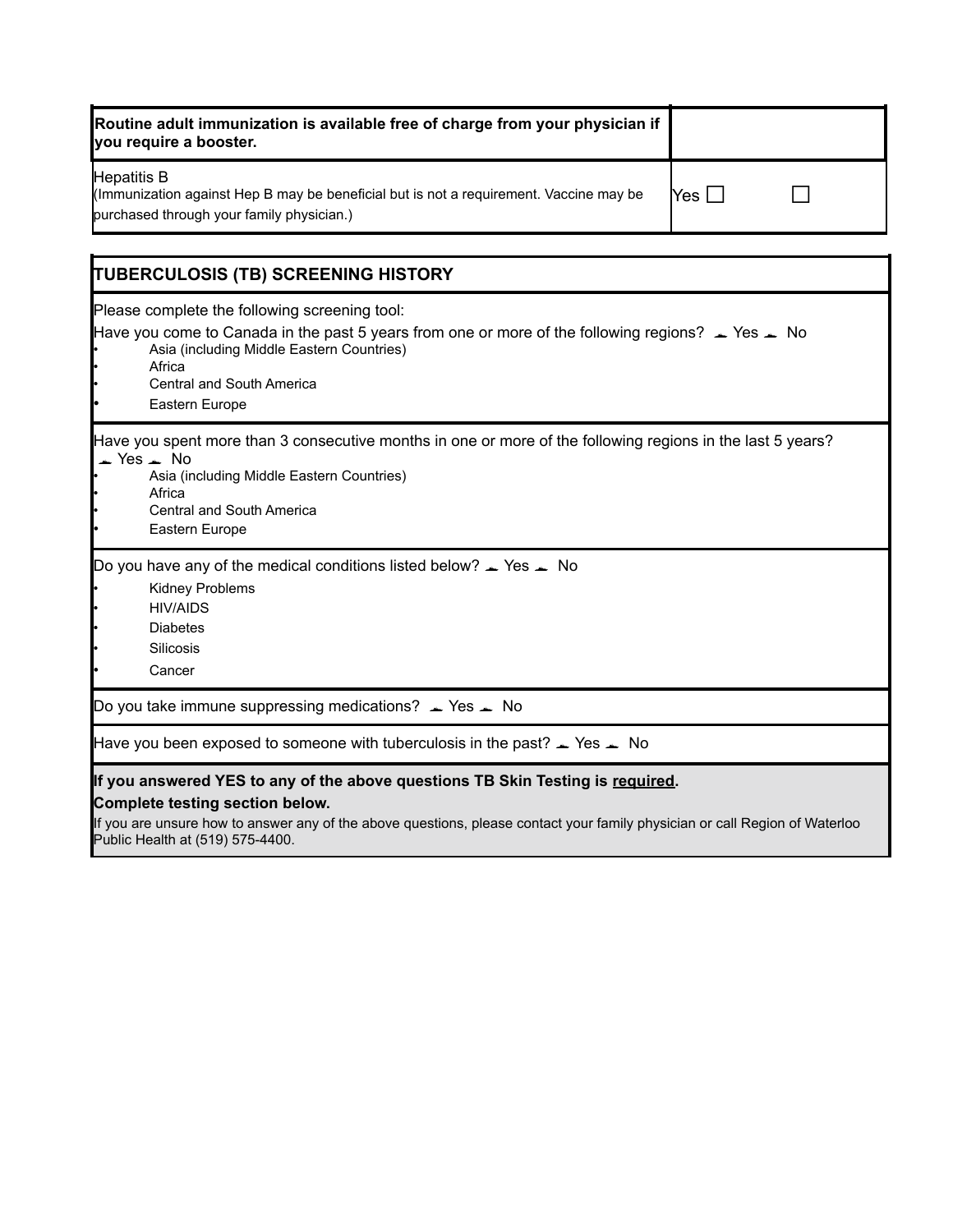|                                                                                                                                                                                                                                                                                                                                                                                                                                           | Date of test | <b>Result (in mm)</b> |
|-------------------------------------------------------------------------------------------------------------------------------------------------------------------------------------------------------------------------------------------------------------------------------------------------------------------------------------------------------------------------------------------------------------------------------------------|--------------|-----------------------|
| A one step (not two step) TB skin test is required for those child<br>care providers and employees who have answered YES to any of<br>the above TB screening questions.                                                                                                                                                                                                                                                                   |              |                       |
| The testing should be completed within six months prior to commencing employment<br>and is strongly recommended for volunteers who expect to work more than 150<br>hours/year (one half day per week).<br>Note: Employees working at multiple sites or changing employment in the child care<br>sector within Waterloo Region only require one TB skin test ever; therefore the 6<br>month requirement would apply only to the first job. |              |                       |
| Chest X-ray<br>If needed due to a positive skin test reaction as recommended by the health care<br>practitioner at the time of testing. A repeat chest x-ray is not required within six<br>months of hire.                                                                                                                                                                                                                                |              |                       |

TB skin test may be obtained through your family physician (will charge a fee as advised by the College of Physicians and Surgeons), a local walk-in clinic (fees vary) or can be arranged by calling Region of Waterloo Public Health at 519-575-4400 (fee will also be charged).

| <b>IINFECTIOUS DISEASE HISTORY</b><br>Working with children may expose persons to a variety of<br>infectious diseases. It is helpful for a person to know if he/she is<br>immune to certain childhood diseases for his/her own protection<br>(as some infections produce more severe symptoms in adults or<br>are a concern to a fetus if a person is pregnant). | <b>Immune</b><br>(history of disease or<br>immunity from vaccine) | <b>NO</b>  | <b>UNKNOWN</b> |
|------------------------------------------------------------------------------------------------------------------------------------------------------------------------------------------------------------------------------------------------------------------------------------------------------------------------------------------------------------------|-------------------------------------------------------------------|------------|----------------|
| Chickenpox<br>If you are unsure, a blood test can be done to determine immunity. A<br>chickenpox vaccine is now available at your family physician, or<br>contact Region of Waterloo Public Health for more information at<br>519-575-4400                                                                                                                       |                                                                   |            |                |
| Rubella (German Measles)<br>All women of childbearing age should know if they are immune to<br>rubella prior to a pregnancy. A blood test will determine immunity; a<br>routine test during pregnancy.                                                                                                                                                           |                                                                   |            |                |
| Please consult with your physician if you wish to determine your immunity to these infections.                                                                                                                                                                                                                                                                   |                                                                   |            |                |
| <b>GENERAL HEALTH</b>                                                                                                                                                                                                                                                                                                                                            | <b>YES</b>                                                        | <b>INO</b> |                |
| I am presently in good health.                                                                                                                                                                                                                                                                                                                                   |                                                                   |            |                |
| Any limitations to participation?                                                                                                                                                                                                                                                                                                                                |                                                                   |            |                |

Comments:\_\_\_\_\_\_\_\_\_\_\_\_\_\_\_\_\_\_\_\_\_\_\_\_\_\_\_\_\_\_\_\_\_\_\_\_\_\_\_\_\_\_\_\_\_\_\_\_\_\_\_\_\_\_\_\_\_\_\_\_\_\_\_\_\_\_\_\_\_\_\_\_\_

| <b>Signature of Employee / Provider / Volunteer:</b> | Date: |
|------------------------------------------------------|-------|
|                                                      |       |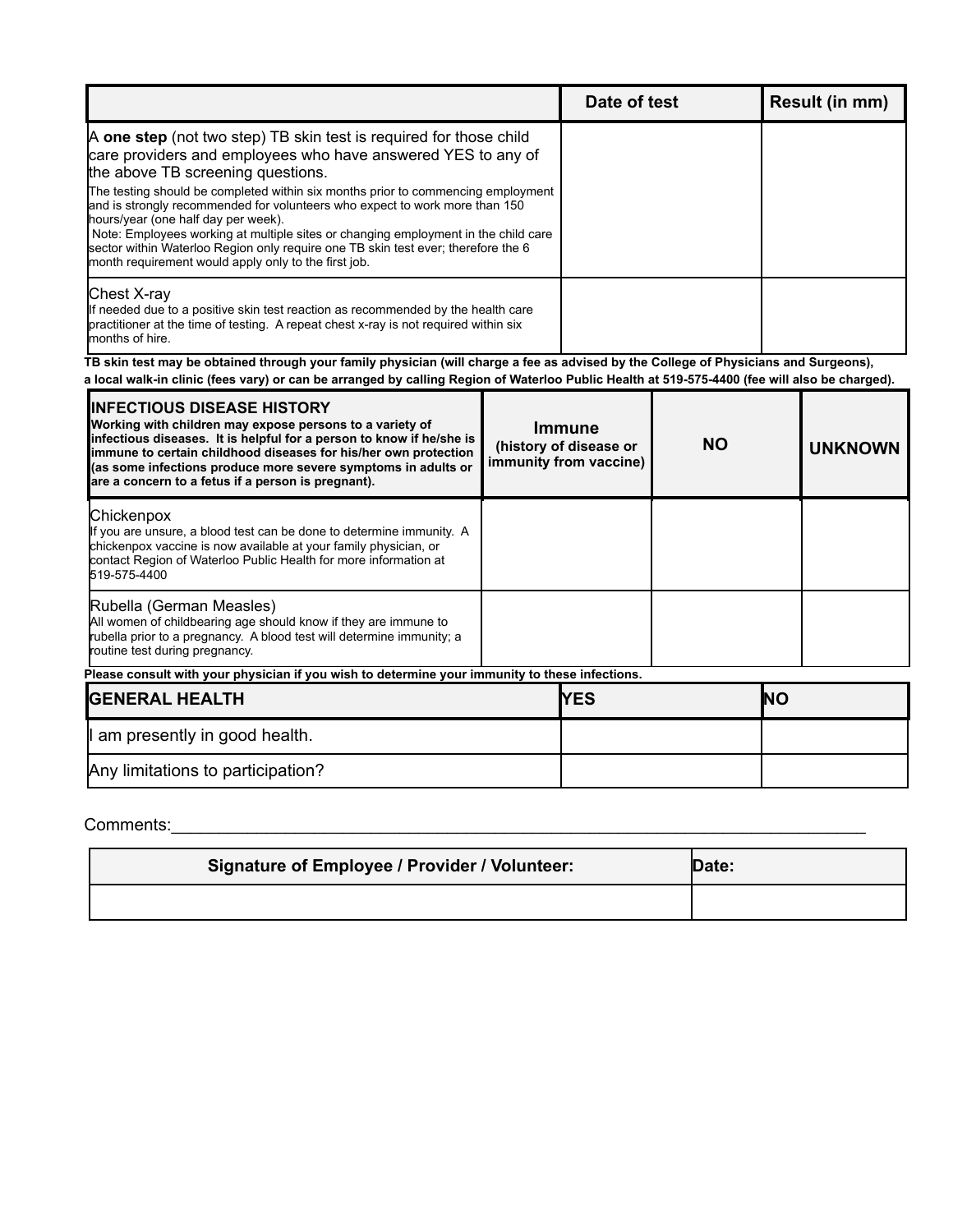## **Duty Day Requirements**

#### **Please answer the following:**

| Are you interested in sitting on the Board of Directors?                                                                             | Y | N |
|--------------------------------------------------------------------------------------------------------------------------------------|---|---|
| Are you interested in being a Paid Duty Helper? (Someone who is available to cover in<br>class duty days and receive \$25 per shift) |   | N |
| If yes, how many days a month are you available to help with?                                                                        |   |   |
| Are you able to be an emergency coverage duty helper for your child's class?                                                         |   | N |
| If yes, how many days a month are you available to help with?                                                                        |   |   |
| Do you have a certified and up to date First Aid Certificate? (if yes, please provide a copy<br>to the Preschool)                    |   | N |

## **Notice with Respect to the Collection of Personal Information (Freedom of Information and Protection of Privacy Act)**

Any person employed (this includes staff, duty parents, students and volunteers) by a licensed child care/preschool must complete this form.

In administering and enforcing the Child Care Early Years Act the Ministry of Education program advisors and the Director under the Ministry of Education may collect and review personal information about any person (as described above) employed by a licensed child care.

This form is required to be on file for the Ministry's review at the child care centre where you are employed or volunteering.

Your personal information may be provided by your employer in connection with an application for approval of a Supervisor, a person to take the place of a Registered Early Childhood Educator.

Information collected in the licensing process about Registered Early Childhood Educators may be shared with the College of Early Childhood Educators if necessary, for the enforcement of the Early Childhood Educators Act, 2007.

Questions concerning the direct or indirect collection of personal information may be addressed to the:

London Regional Office, Child Care Quality Assurance and Licensing Branch, Early Learning Division, Ministry of Education, Suite 207, 217 York St., London, ON N6A5P9 Phone: 1-800265-4221, or (519) 667-1440

Name:

Signature:

Date: \_\_\_\_\_\_\_\_\_\_\_\_\_\_\_\_\_\_\_\_\_\_\_\_\_\_\_\_\_\_\_\_\_\_\_\_\_\_\_\_

\*a copy of this form shall be given to the person who completes it.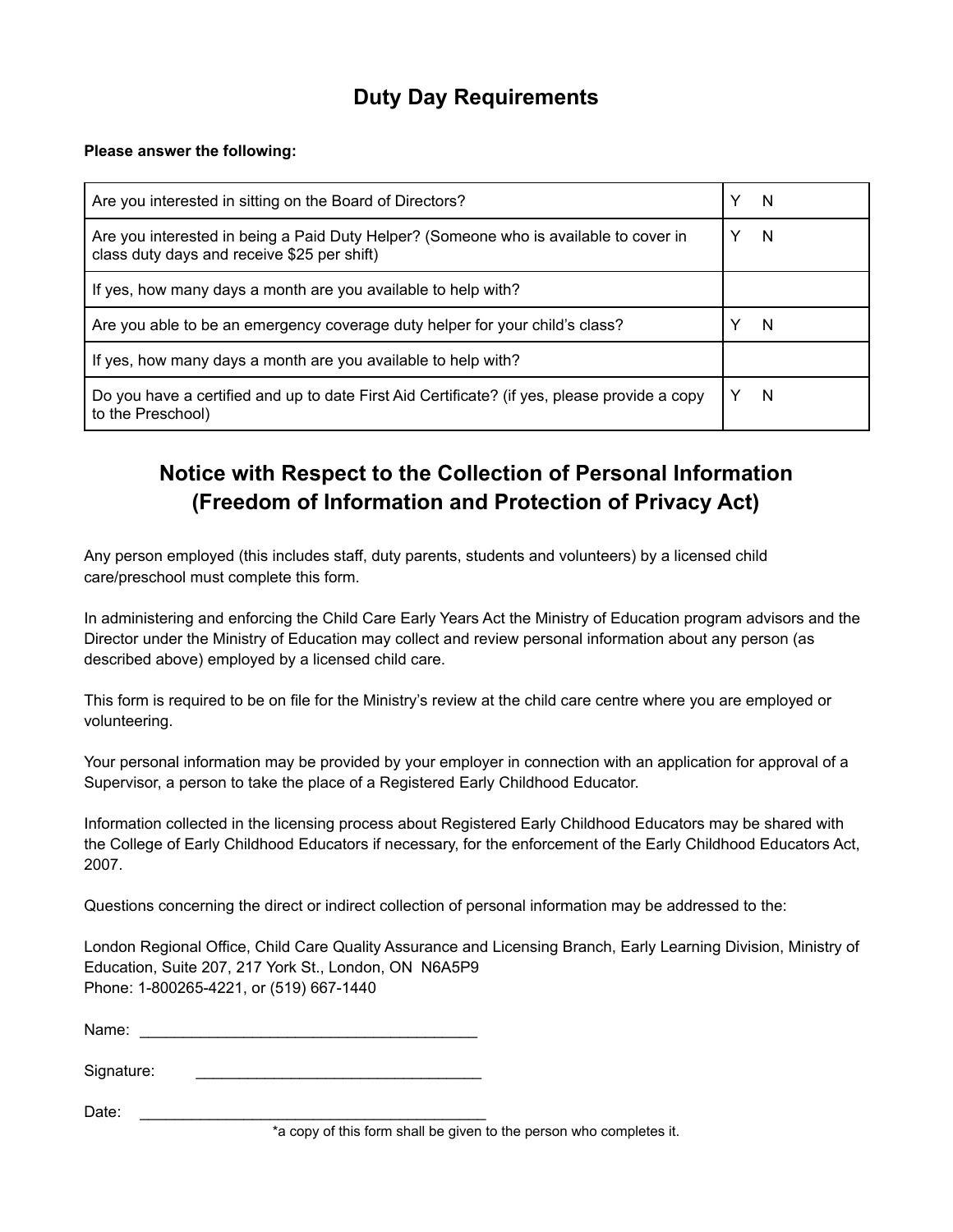#### **Review of Policies and Procedures**

I have read and understand the following policies and/or procedures as outlined in the Policies and Procedures Manual:

| Program Statement and Implementation Policy                                              | Y | N            |
|------------------------------------------------------------------------------------------|---|--------------|
| Infections Illness of a Staff Member                                                     | Υ | $\mathsf{N}$ |
| <b>Administration of Medications</b>                                                     | Υ | N            |
| Nutrition, Food Handling and Preparation                                                 | Y | N            |
| Use of Universal Precautions including Playground Safety Policy and Sanitary Conditions  | Υ | N            |
| Serious Occurrence Reporting Procedure and Enhanced Serious Occurrence Procedure         | Y | $\mathsf{N}$ |
| Recording and Reporting Suspected Child Abuse                                            | Υ | $\mathsf{N}$ |
| Responding to Allegations of Misconduct or Suspected Child Mistreatment Made Against     |   |              |
| People Working in the Setting or Other Children Attending the Program                    | Υ | N            |
| Responding to Discriminatory Incidents                                                   | Υ | $\mathsf{N}$ |
| Fire Drill, Emergency Shelter and Emergency Management Procedures                        | Y | N            |
| Responding to and Reporting Child Illness, Health Concerns, Accidents and Injuries       | Υ | N            |
| Arrival, Release and Departure of Children in the Program                                | Υ | N            |
| <b>Quality Assurance Activities</b>                                                      | Υ | N            |
| Confidentiality                                                                          | Y | N            |
| <b>Police Records Check</b>                                                              | Υ | N            |
| Workplace Violence and Harassment Policy                                                 | Υ | N            |
| Inclusion and Accessibility Policy                                                       | Y | N            |
| Duty Parent, Volunteer and Student Supervision Policy/Child Care Supervision Policy      | Y | N            |
| Enrollment, Withdrawal and Terminations                                                  | Y | N            |
| Y<br>Registration/Orientation/Mandatory Meetings and Wait List Policy                    | N |              |
| Notification of Illness to Teacher                                                       | Υ | N            |
| Illness in a Child and Degree of Illness which Precludes a Child from Care               | Υ | N            |
| Fee Payment, Payment Options and Payment Relating to Absences Due to Illness or Vacation | Y | N            |
| <b>Guiding Children's Behavior</b>                                                       | Υ | N            |
| Field Trips and Off-Site Activities                                                      | Y | N            |
| Children's Clothing/Belongings                                                           | Y | N            |
| <b>Conflict Resolution Policy</b>                                                        | Υ | N            |
| Role of Parents/Guardians in the Program                                                 | Y | N            |
| <b>Prohibited Practices</b>                                                              | Υ | N            |

Signature: \_\_\_\_\_\_\_\_\_\_\_\_\_\_\_\_\_\_\_\_\_\_\_\_\_\_\_\_\_\_\_\_\_\_\_\_\_\_ Date: \_\_\_\_\_\_\_\_\_\_\_\_\_\_\_\_\_\_\_\_\_\_\_\_\_\_\_\_\_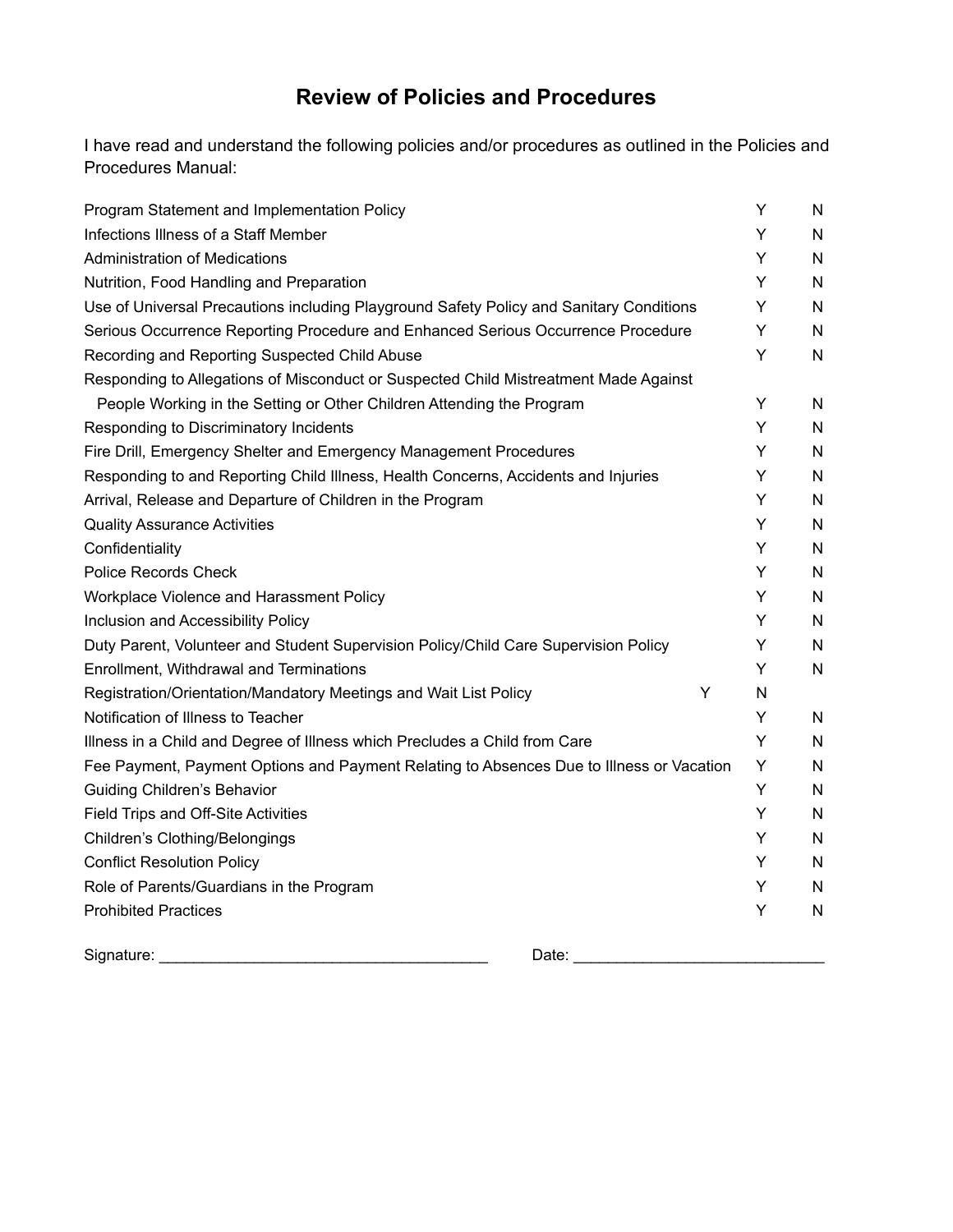# **Checklist for Complete Registration Package**

| Registration Form Complete (4 pages)                                    |   | N. |
|-------------------------------------------------------------------------|---|----|
| Child Immunization Forms (including two (2) photocopies of immunization |   |    |
| records AND Form A, Form B OR Form C1 Exemption)                        |   | N  |
| <b>Withdrawal Policy</b>                                                | Y | N  |
| Protection of Confidential Information                                  | Y | N  |
| Remind App Permission                                                   | Y | N  |
| <b>Consent Form</b>                                                     | Y | N  |
| Review of Policies and Procedures Checklist                             | Y | N  |
| Registered with OneList                                                 |   | N  |

| Mandatory Meeting Cheques (Per Family) *these cheques will not be cashed unless family is notified |      |
|----------------------------------------------------------------------------------------------------|------|
| Absence at Mandatory Fall Annual General Meeting (AGM) dated Sept 1, 2022                          | \$50 |
| Absence at Spring Mandatory Annual General Meeting (AGM) dated May 1, 2023                         | \$50 |

**Mandatory Fundraising Cheques (Per Family) \*these cheques will not be cashed unless family is notified** Not meeting Fall fundraising requirements as outlined during the Fall AGM dated Jan 1, 2023 \$200 Not meeting Spring fundraising requirements as outlined during the Fall AGM dated Jun 1, 2023 \$100

 $\_$  ,  $\_$  ,  $\_$  ,  $\_$  ,  $\_$  ,  $\_$  ,  $\_$  ,  $\_$  ,  $\_$  ,  $\_$  ,  $\_$  ,  $\_$  ,  $\_$  ,  $\_$  ,  $\_$  ,  $\_$  ,  $\_$  ,  $\_$  ,  $\_$  ,  $\_$  ,  $\_$  ,  $\_$  ,  $\_$  ,  $\_$  ,  $\_$  ,  $\_$  ,  $\_$  ,  $\_$  ,  $\_$  ,  $\_$  ,  $\_$  ,  $\_$  ,  $\_$  ,  $\_$  ,  $\_$  ,  $\_$  ,  $\_$  ,

| For Duty Helper Registrants:                                              |   |   |
|---------------------------------------------------------------------------|---|---|
| <b>Adult Health History</b>                                               | Y | N |
| Duty Day Requirements                                                     | Y | N |
| Collection of Personal Information                                        | Y | N |
| Police Check (Parents will not be able to participate in a duty day until |   |   |
| police check is on file)                                                  |   |   |